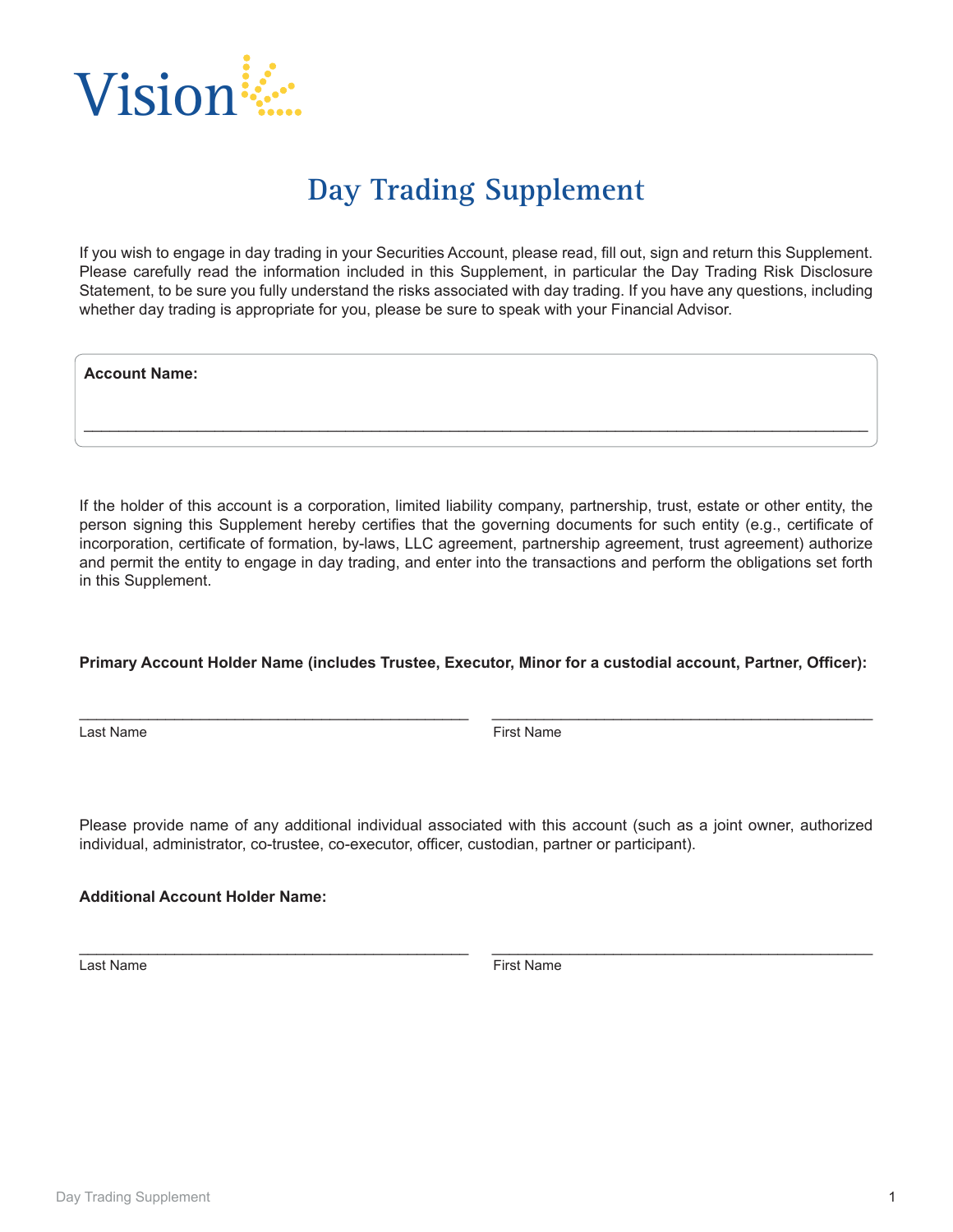## **Day Trading Risk Disclosure Statement**

Vision Financial Markets LLC ("Vision," "we" or "us") is furnishing this document to you to provide facts about engaging in day trading, and to alert you to the risks involved with day trading. Before engaging in day trading, you should understand these risks and carefully review this Disclosure Statement. Consult your Financial Advisor regarding any questions or concerns you may have regarding day trading.

You should consider the following points before engaging in a day trading strategy. For purposes of this notice, a "day trading strategy" means an overall trading strategy characterized by the regular transmission by a customer of intra-day orders to effect both purchase and sale transactions in the same security or securities.

**Day trading can be extremely risky.** Day trading generally is not appropriate for someone of limited resources and limited investment or trading experience and low risk tolerance. You should be prepared to lose all of the funds that you use for day trading. In particular, you should not fund day trading activities with retirement savings, student loans, second mortgages, emergency funds, funds set aside for purposes such as education or home ownership, or funds required to meet your living expenses. Further, certain evidence indicates that an investment of less than \$50,000 will significantly impair the ability of a day trader to make a profit. Of course, an investment of \$50,000 or more will in no way guarantee success.

**Be cautious of claims of large profits from day trading.** You should be wary of advertisements or other statements that emphasize the potential for large profits in day trading. Day trading can also lead to large and immediate financial losses.

**Day trading requires knowledge of securities markets.** Day trading requires in-depth knowledge of the securities markets and trading techniques and strategies. In attempting to profit through day trading, you must compete with professional, licensed traders employed by securities firms. You should have appropriate experience before engaging in day trading.

**Day trading requires knowledge of a firm's operations.** You should be familiar with a securities firm's business practices, including the operation of the firm's order execution systems and procedures. Under certain market conditions, you may find it difficult or impossible to liquidate a position quickly at a reasonable price. This can occur, for example, when the market for a stock suddenly drops, or if trading is halted due to recent news events or unusual trading activity. The more volatile a stock is, the greater the likelihood that problems may be encountered in executing a transaction. In addition to normal market risks, you may experience losses due to system failures.

**Day trading will generate substantial commissions, even if the per trade cost is low.** Day trading involves aggressive trading, and generally you will pay commissions on each trade. The total daily commissions that you pay on your trades will add to your losses or significantly reduce your earnings. For instance, assuming that a trade costs \$16 and an average of 29 transactions are conducted per day, an investor would need to generate an annual profit of \$111,360 just to cover commission expenses.

**Day trading on margin or short selling may result in losses beyond your initial investment.** When you day trade with funds borrowed from a firm or someone else, you can lose more than the funds you originally placed at risk. A decline in the value of the securities that are purchased may require you to provide additional funds to the firm to avoid the forced sale of those securities or other securities in your account. Short selling as part of your day-trading strategy also may lead to extraordinary losses, because you may have to purchase a stock at a very high price in order to cover a short position.

For additional information on the inherent risks associated with margin accounts, please contact your Financial Advisor or visit the Securities and Exchange Commission Web site at www.sec.gov/investor/pubs/margin.htm.